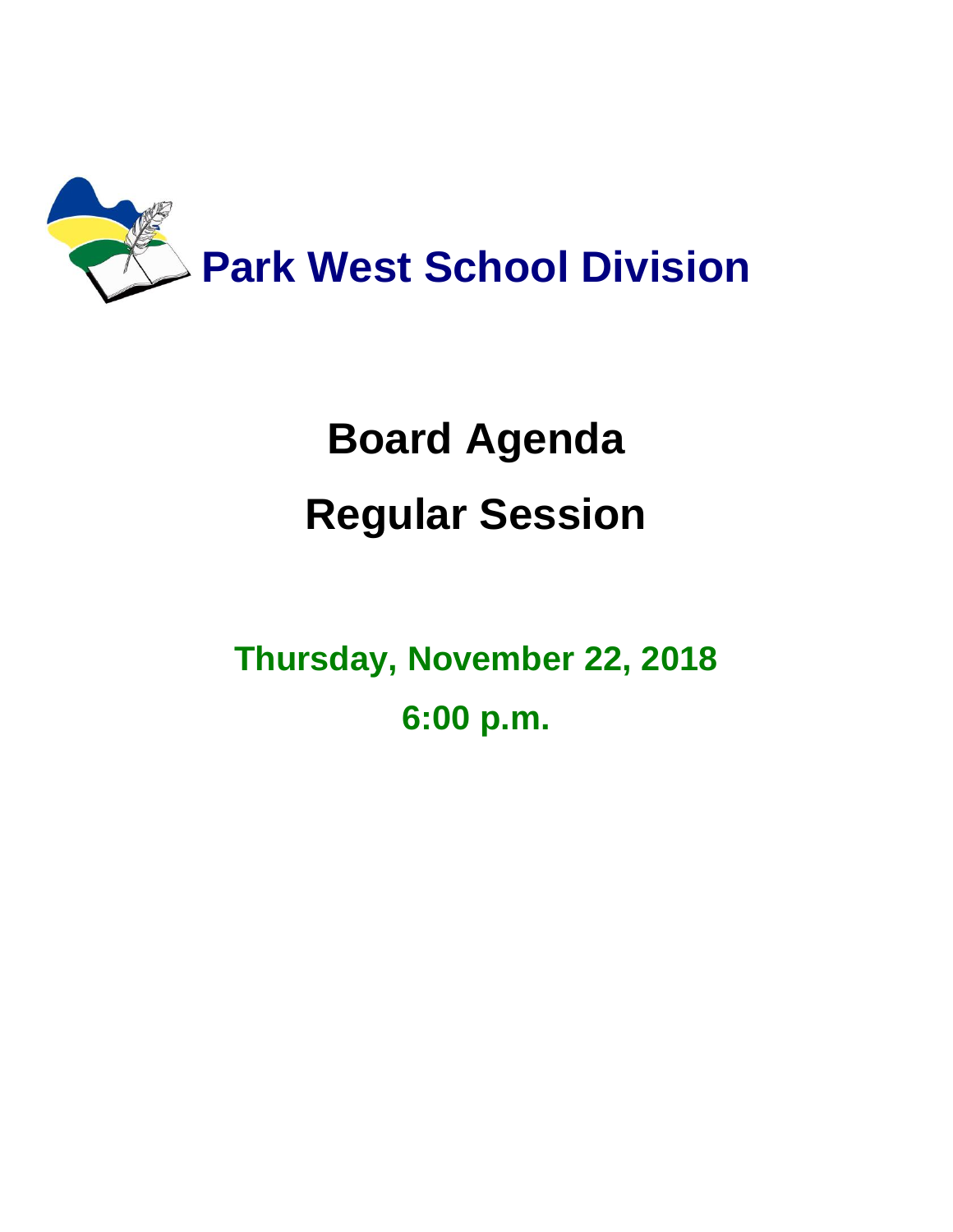## **1. Motion to approve appointment on new Trustees**

### **2. Call to Order/Greetings and Acknowledgement**

Park West School Division recognizes our history as an organization and as settlers to these Lands on Treaty 2 and Treaty 4, the original lands of the Anishinaabe, Cree, Oji-Cree, Dakota, and Dene peoples, and on the homeland of the Metis Nation.

Park West School Division respects the Treaties that were made on these territories, we acknowledge the harms and the mistakes of the past, and we dedicate ourselves to move forward in partnership with Indigenous communities, in the spirit of reconciliation and collaboration.

- **3. Appoint Opening for Next Meeting and Opening of Meeting** Sandy Szwaluk
- **4. Addition to and Adoption of Agenda**
- **5. Delegations:**
	- a) Kryshewski transportation request

### **6. Approval of Minutes of Previous Meeting(s)**

**7. Unfinished Business Arising Out of Minutes**

#### **8. Board Education and Vision**

- a) Maintenance Supervisor report
- b) Transportation Supervisor report

#### **9. Information from Trustees**

#### **10. Senior Administration Report**

- a) Superintendent/CEO Report
- b) Assistant Superintendent Report
- c) Secretary-Treasurer Report

#### **11. Other Reports**

#### **12. New Business**

- a) Continuous improvement plan
- b) Request to appoint trustee to PWSD Foundation board

### **13. Questions of Clarification or Comments Regarding the Current Meeting from the Public**

- **14. Correspondence/PD Opportunities**
	- a) Correspondence Folder
- **15. In-Camera**
- **16. Motions from In-Camera** (as needed)

### **17. Date(s) of Future Meeting(s)**

- a) Board orientation November 24
- b) MSBA Fall 2018 Meeting November 29-30<sup>th</sup>
- c) Public pre budget consultation Dec. 4 (Shoal Lake) and Dec. 6 (Russell)
- d) Biannual meeting December  $13<sup>th</sup>$